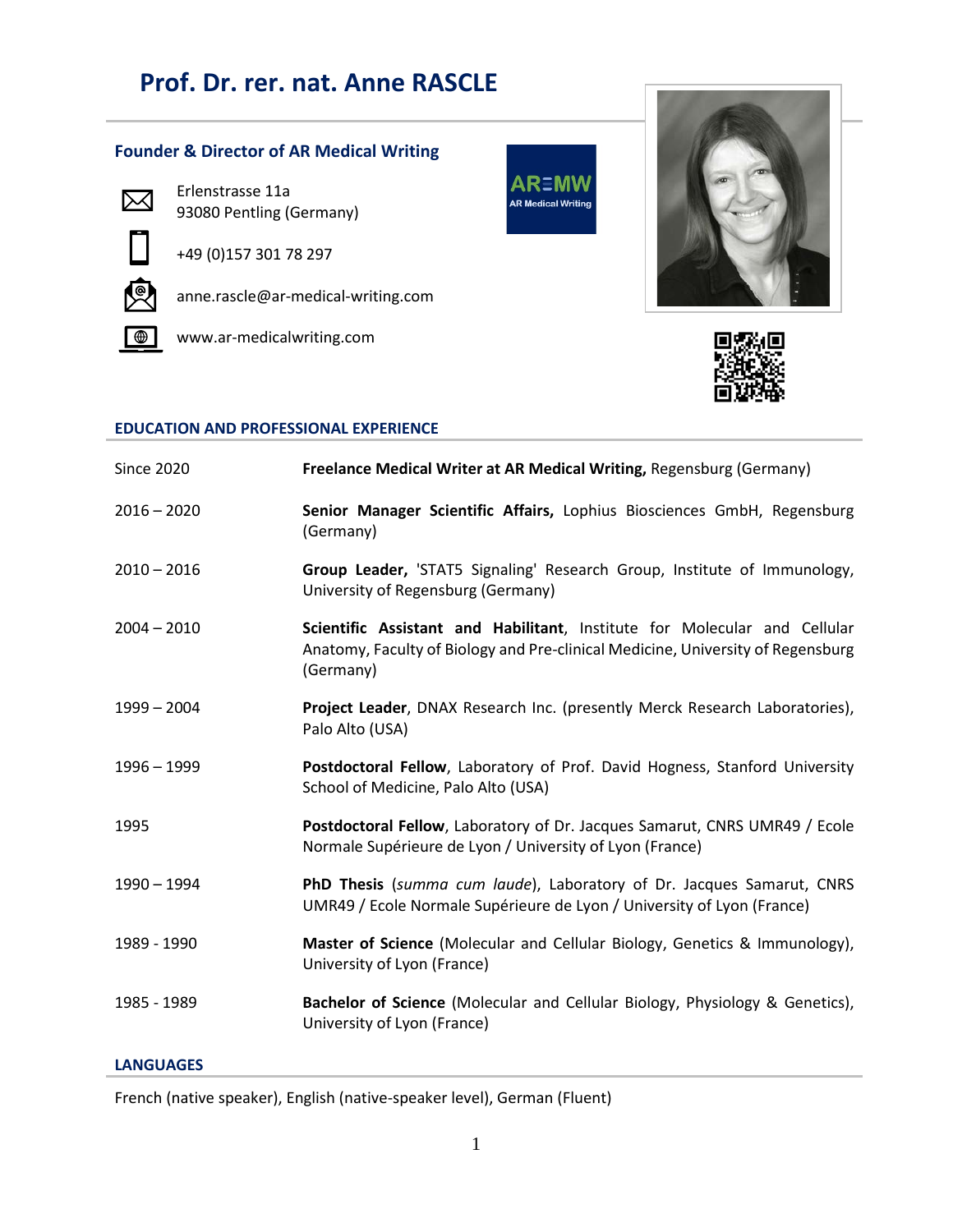# **TEACHING AND MENTORING EXPERIENCE**

| Since 2009    | English-conducted MedComms courses "How to give a good talk" and "How to<br>create a poster" for students in (i) MSc Biology (Qualifikationsmodul) and (ii) the<br>International Graduate School of Life Sciences (RIGeL), University of Regensburg |
|---------------|-----------------------------------------------------------------------------------------------------------------------------------------------------------------------------------------------------------------------------------------------------|
| 2004-2016     | Supervision of Doctoral theses (10), Master & Bachelor theses (4), Technical<br>Assistants (3), and Practical Trainees (10+), University of Regensburg                                                                                              |
| 2013-2016     | Organization and supervision of a 1-week practical course in Molecular and<br>Cellular Biology for Master of Science Biology students (Wahlmodul<br>Immunology), Institute of Immunology, University of Regensburg                                  |
| $2004 - 2010$ | Teaching Assistant in Histology practical courses (Medical School), University of<br>Regensburg                                                                                                                                                     |
| 1990 - 1995   | Teaching Assistant in Embryology, Genetics, Molecular and Cellular Biology<br>courses (Biology students), University of Lyon (France)                                                                                                               |

### **AWARDS, HONORS & MEMBERSHIPS**

| <b>Medical Writing</b> |                                                                                                                                                                                                                                                                                                                                                                                                                                                                                                                                                                                                                                                                        |
|------------------------|------------------------------------------------------------------------------------------------------------------------------------------------------------------------------------------------------------------------------------------------------------------------------------------------------------------------------------------------------------------------------------------------------------------------------------------------------------------------------------------------------------------------------------------------------------------------------------------------------------------------------------------------------------------------|
| <b>Since 2019</b>      | Member of the Medical Writing Organization (MWO)                                                                                                                                                                                                                                                                                                                                                                                                                                                                                                                                                                                                                       |
| <b>Since 2016</b>      | Member of the European Medical Writers Association (EMWA); holder of a<br>Multidisciplinary Foundation Certificate in Medical Writing<br>[Workshops attended and credited: "Manuscript Writing: from Good to Excellent",<br>"Editing and Proofreading Essentials", "Using Readability Tools to Help Edit Biomedical<br>Research Articles", "The Medical Journal Article: Section-Specific Distractions",<br>"Promotional Medical Writing", "Medical Information", "Writing for the Internet", "An<br>Introduction to Marketing for Medical Writers", "Project Management for Biomedical<br>Communications", "Clinical study reports - mastering the essential skills"] |
| Ongoing                | Peer-review of scientific manuscripts for international journals                                                                                                                                                                                                                                                                                                                                                                                                                                                                                                                                                                                                       |
| <b>Academic Titles</b> |                                                                                                                                                                                                                                                                                                                                                                                                                                                                                                                                                                                                                                                                        |
| <b>Since 2018</b>      | Adjunct Professor (außerplanmäßige Professorin), Faculty of Biology and Pre-<br>clinical Medicine, University of Regensburg (Germany)                                                                                                                                                                                                                                                                                                                                                                                                                                                                                                                                  |
| <b>Since 2009</b>      | Privatdozentin (PD; Habilitation in Cell Biology and venia legendi), Faculty of<br>Biology and Pre-clinical Medicine, University of Regensburg (Germany)                                                                                                                                                                                                                                                                                                                                                                                                                                                                                                               |
| <b>Since 1994</b>      | Doctor of Natural Sciences (Dr. rer. nat.), University of Lyon (France)                                                                                                                                                                                                                                                                                                                                                                                                                                                                                                                                                                                                |
| <b>Grants</b>          |                                                                                                                                                                                                                                                                                                                                                                                                                                                                                                                                                                                                                                                                        |
| 2010 - 2015            | Deutsche Forschungsgemeinschaft (DFG) research grant RA 2010/2-1                                                                                                                                                                                                                                                                                                                                                                                                                                                                                                                                                                                                       |
| 2011 - 2014            | Deutsche Krebshilfe research grant Nr.109750                                                                                                                                                                                                                                                                                                                                                                                                                                                                                                                                                                                                                           |
| 2008 & 2011            | Forschungsförderung (Förderlinie C) research grant, University of Regensburg                                                                                                                                                                                                                                                                                                                                                                                                                                                                                                                                                                                           |
| <b>Awards</b>          |                                                                                                                                                                                                                                                                                                                                                                                                                                                                                                                                                                                                                                                                        |
| 2002 & 2003            | Finalist of the Hajime Memorial Award, DNAX Research Inc. (USA)                                                                                                                                                                                                                                                                                                                                                                                                                                                                                                                                                                                                        |
| 2009 - 2011            | Frauen Mentoring Program, University of Regensburg (Germany)                                                                                                                                                                                                                                                                                                                                                                                                                                                                                                                                                                                                           |
| <b>Fellowships</b>     |                                                                                                                                                                                                                                                                                                                                                                                                                                                                                                                                                                                                                                                                        |
| 1997 - 1999            | Dean's Postdoctoral Fellowship, Stanford University (USA)                                                                                                                                                                                                                                                                                                                                                                                                                                                                                                                                                                                                              |
| 1994 - 1996, 1999      | "Association pour la Recherche sur le Cancer" Doct. & Postdoct. Fellowships (3)                                                                                                                                                                                                                                                                                                                                                                                                                                                                                                                                                                                        |
| 1990 - 1993            | "Ministère de la Recherche et de la Technologie" Doctoral Fellowship (France)                                                                                                                                                                                                                                                                                                                                                                                                                                                                                                                                                                                          |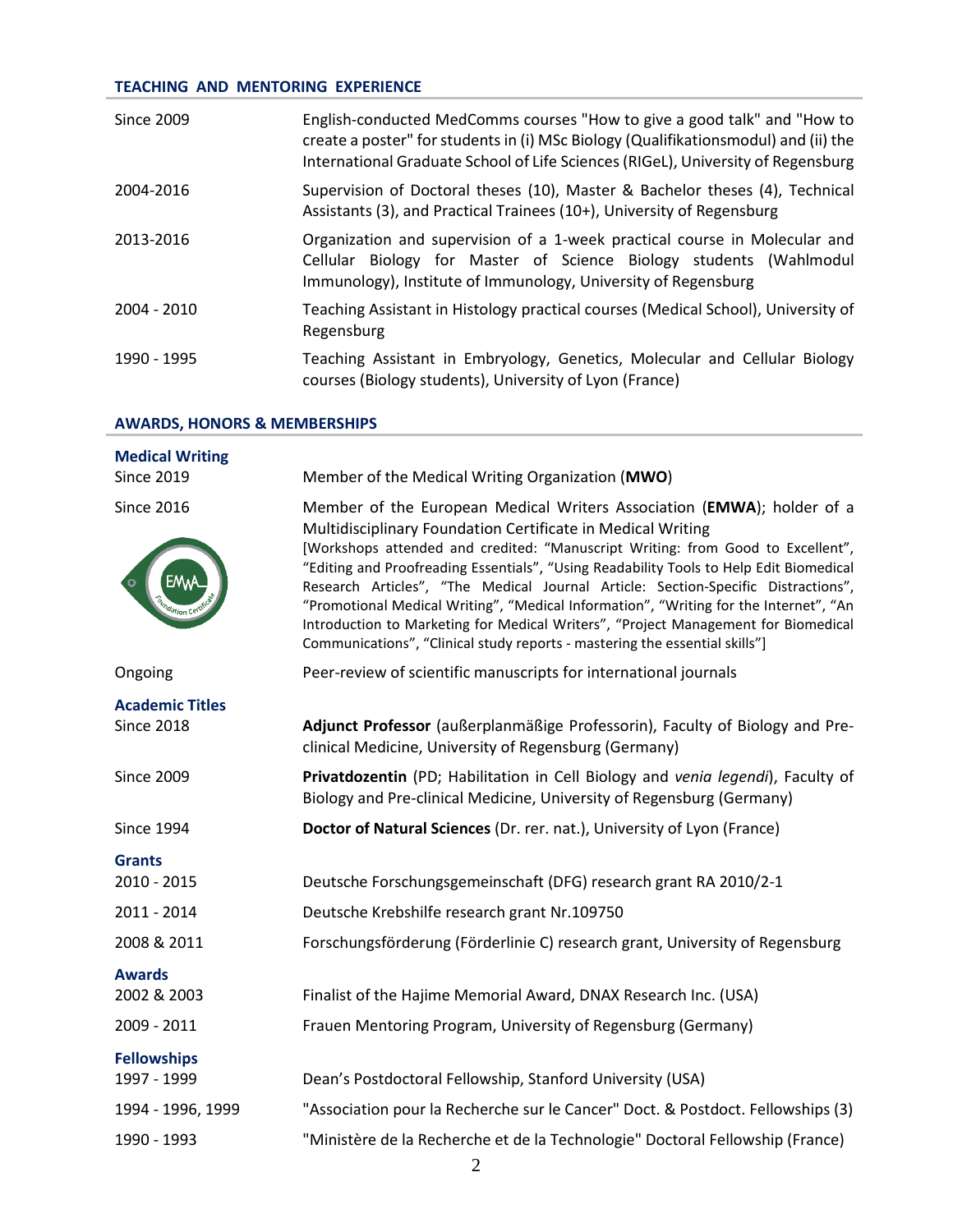# **COMPLETE LIST OF PUBLICATIONS & MEDICAL WRITING ACTIVITIES (1993 – present)**

## **PEER-REVIEWED PUBLICATIONS AS SENIOR MEDICAL WRITER AT LOPHIUS BIOSCIENCES (2017-2021)**

- 1. Wagner-Drouet, E., Teschner, D., Wolschke, C., Schäfer-Eckart, K., Gärtner, J., Mielke, S., Schreder, M., Kobbe, G., M., Hilgendorf, I., Klein, S., Verbeek, M., Ditschkowski, M., Koch, M., Lindemann, M., Schmidt, T., **Rascle, A.**, Barabas, S., Deml, L., Wagner, R., Wolff, D. (2021). Comparison of Cytomegalovirus-Specific Immune Cell Response to Proteins versus Peptides Using an IFN-γ ELISpot Assay after Hematopoietic Stem Cell Transplantation. Diagnostics 11:312.
- 2. Wagner-Drouet, E., Teschner, D., Wolschke, C., Janson, D., Schäfer-Eckart, K., Gärtner, J., Mielke, S., Schreder, M., Kobbe, G., Kondakci, M., Hilgendorf, I., von Lilienfeld-Toal, M., Klein, S., Heidenreich, D., Kreil, S., Verbeek, M., Graß, S., Ditschkowski, M., Gromke, T., Koch, M., Lindemann, M., Hünig, T., Schmidt, T., **Rascle, A.**, Guldan, H., Barabas, S., Deml, L., Wagner, R., Wolff, D. (2021). Standardized monitoring of CMV-specific immunity can improve risk stratification of recurrent CMV reactivation after HSCT. Haematologica 106:363-374*.*
- 3. Banas, B., Steubl, D., Renders, L., Chittka, D., Banas, M.C., Wekerle, T., Koch, M., Witzke, O., Mühlfeld, A., Sommerer, C., Habicht, A., Hugo, C., Hünig, T., Lindemann, M., Schmidt, T., **Rascle, A.**, Barabas, S., Deml, L., Wagner, R., Krämer, B.K., Krüger, B. (2018). Clinical validation of a novel enzyme-linked immunosorbent spot assay-based in vitro diagnostic assay to monitor cytomegalovirus-specific cellmediated immunity in kidney transplant recipients: a multicenter, longitudinal, prospective, observational study. Transpl Int. 31:436-450.
- 4. Banas, B., Böger, C.A., Lückhoff, G., Krüger, B., Barabas, S., Batzilla, J., Schemmerer, M., Köstler, J., Bendfeldt, H., **Rascle, A.**, Wagner, R., Deml, L., Leicht, J., Krämer, B.K. (2017). Validation of T-Track® CMV to assess the functionality of cytomegalovirus-reactive cell-mediated immunity in hemodialysis patients. BMC Immunol. 18:15.
- 5. Barabas, S., Spindler, T., Kiener, R., Tonar, C., Lugner, T., Batzilla, J., Bendfeldt, H., **Rascle, A.**, Asbach, B., Wagner, R., and Deml, L. (2017). An optimized IFN-γ ELISpot assay for the sensitive and standardized monitoring of CMV protein-reactive effector cells of cell-mediated immunity. BMC Immunol. 18:14.
- 6. Reuschel, E., Barabas, S., Zeman, F., Bendfeldt, H., **Rascle, A.**, Deml, L., Seelbach-Goebel, B. (2017). Functional impairment of CMV-reactive cellular immunity during pregnancy. J Med Virol. 89: 324-331.

#### **PEER-REVIEWED PUBLICATIONS AS RESEARCHER (1994-2018) (\*) corresponding author**

- 1. Zimara, N., Chanyalew, M., Aseffa, A., van Zandbergen, G., Lepenies, B., Schmid, M., Weiss, R., **Rascle, A.**, Wege, A.K., Jantsch, J., Schatz, V., Brown, G.D., Ritter, U. (2018). Dectin-1 Positive Dendritic Cells Expand after Infection with *Leishmania major* Parasites and Represent Promising Targets for Vaccine Development. Front Immunol. 9:263.
- 2. Jobst, B., Weigl, J., Michl, C., Vivarelli, F., Pinz, S., Amslinger, S., and **Rascle, A**.**\*** (2016). Inhibition of interleukin-3- and interferon-α-induced JAK/STAT signaling by the synthetic α-X-2',3,4,4' tetramethoxychalcones α-Br-TMC and α-CF3-TMC. Biol Chem. 397:1187-1204.
- 3. Michl, C., Vivarelli, F., Weigl, J., De Nicola, G.R., Canistro, D., Paolini, M., Iori, R., and **Rascle, A**.**\*** (2016). [The Chemopreventive Phytochemical Moringin Isolated from Moringa oleifera Seeds Inhibits JAK/STAT](http://www.ncbi.nlm.nih.gov/pubmed/27304884)  [Signaling.](http://www.ncbi.nlm.nih.gov/pubmed/27304884) PLoS One 11:e0157430.
- 4. Pinz, S., Unser, S., and **Rascle, A**.**\*** (2016). Signal Transducer and Activator of Transcription STAT5 is recruited to c-Myc super-enhancer. BMC Mol Biol. 17:10.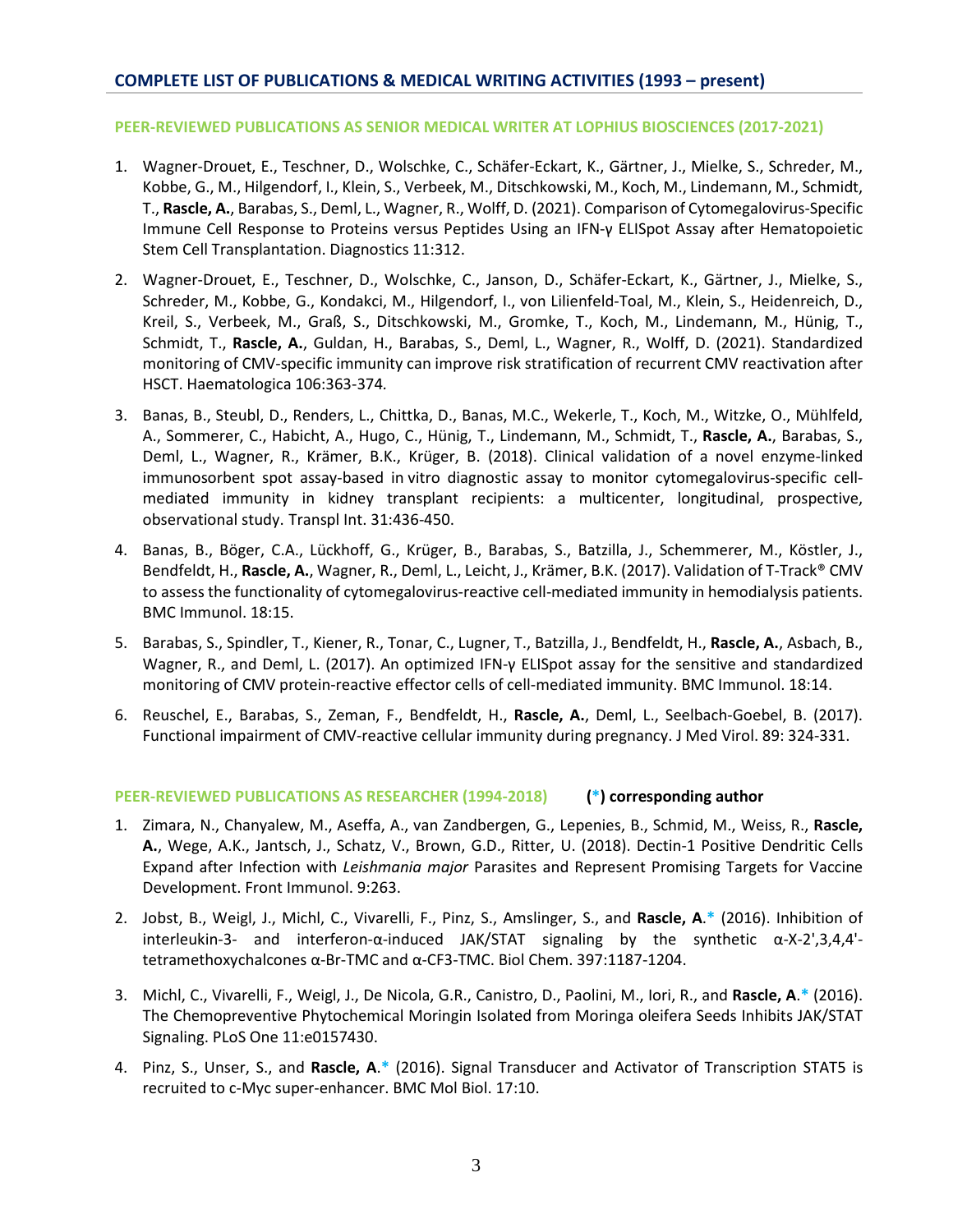- 5. Pinz, S., Unser, S., Buob, D., Fischer, P., Jobst, B., and **Rascle, A.\*** (2015). Deacetylase inhibitors repress STAT5-mediated transcription by interfering with bromodomain and extra-terminal (BET) protein function. Nucleic Acids Res. 43, 3524-45.
- 6. Flemming, M., Kraus, B., **Rascle, A.**, Jürgenliemk, G., Fuchs, S., Fürst, R., and Heilmann, J. (2015). Revisited anti-inflammatory activity of matricine *in vitro*: comparison with chamazulene. Fitoterapia 106, 122-8.
- 7. Rücker, H., Al-Rifai, N., **Rascle, A.**, Gottfried, E., Brodziak-Jarosz, L., Gerhäuser, C., Dick, T. P., and Amslinger, S. (2015). Enhancing the anti-inflammatory activity of chalcones by tuning the Michael acceptor site. Org Biomol Chem. 13, 3040-7.
- 8. Pinz, S., Unser, U., and **Rascle, A.\*** (2014). The natural chemopreventive agent sulforaphane inhibits STAT5 activity. PLoS One 9:e99391.
- 9. Pinz, S., Unser, U., Brueggemann, S., Besl, E., Al-Rifai, N., Petkes, H., Amslinger, S.\*, and **Rascle, A.\*** (2014). The synthetic α-bromo-2',3,4,4'-tetramethoxychalcone (α-Br-TMC) inhibits the JAK/STAT signaling pathway. PLoS One 9:e90275.
- 10. Burghardt, T., Kastner, J., Suleiman, H., Rivera-Milla, E., Stepanova, N., Lottaz, C., Kubitza, M., Böger, C.A., Schmidt, S., Gorski, M., de Vries, U., Schmidt, H., Hertting, I., Kopp, J., **Rascle, A.**, Moser, M., Heid, I.M., Warth, R., Spang, R., Wegener, J., Mierke, C.T., Englert, C., and Witzgall, R. (2013). LMX1B is essential for the maintenance of differentiated podocytes in adult kidneys. J Am Soc Nephrol. 24, 1830-48.
- 11. Hoffmeister, H., Babinger, K., Gürster, S., Cedzich, A., Meese, C., Schadendorf, K., Osten, L., de Vries, U., **Rascle, A.**, and Witzgall, R. (2011). Polycystin-2 takes different routes to the somatic and ciliary plasma membrane. J Cell Biol. 192, 631-45.
- 12. Hoffmeister, H., Gallagher, A-R., **Rascle, A.**, and Witzgall, R. (2010). The human polycystin-2 protein represents an integral membrane protein with 6 membrane-spanning domains and intracellular NH2 and COOH-termini. Biochem J. 433, 285-94.
- 13. **Rascle, A.\*,** Neumann, T., Raschta, A-S., Neumann, A., Heining, E., Kastner, J., and Witzgall, R.\* (2009). The LIM-Homeodomain transcription factor LMX1B regulates expression of NF-kappa B target genes. Exp Cell Res. 315, 76-96.
- 14. Basham, B., Sathe, M., Grein, J., McClanahan, T., d'Andrea, A., Lees, E., and **Rascle, A.\*** (2008). *In vivo*  Identification of Novel STAT5 Target Genes. Nucleic Acids Res. 36, 3802-18.
- 15. Suleiman, H., Heudobler, D., Raschta, A-S., Zhao, Y., Zhao, Q., Hertting, I., Vitzthum, H., Moeller, M.J., Holzman, L.B., Rachel, R., Johnson, R., Westphal, H., **Rascle, A.,** and Witzgall, R. (2007). The podocytespecific inactivation of Lmx1b, Ldb1 and E2a yields new insight into a transcriptional network in podocytes. Dev Biol. 304, 701-12.
- 16. Nagalakshmi, M.L., **Rascle, A.,** Zurawski, S., Menon, S., and de Waal Malefyt, R. (2004). Interleukin-22 activates STAT3 and induces IL-10 by colon epithelial cells. Int Immunopharmacol. 4, 679-91.
- 17. Burrows, J.F., McGrattan, M., **Rascle, A.,** Humbert, M., Baek K-H., and Johnston, J.A. (2004). DUB-3, a cytokine-inducible deubiquitinating enzyme that blocks proliferation. J Biol Chem. 279, 13993-14000.
- 18. **Rascle, A.\*,** Johnston, J.A., and Amati, B. (2003). Deacetylase activity is required for recruitment of the basal transcription machinery and transactivation by STAT5. Mol Cell Biol. 23, 4162-73.
- 19. **Rascle, A.\*,** and Lees, E. (2003). Chromatin acetylation and remodeling at the *Cis* promoter during STAT5 induced transcription. Nucleic Acids Res. 31, 6882-90.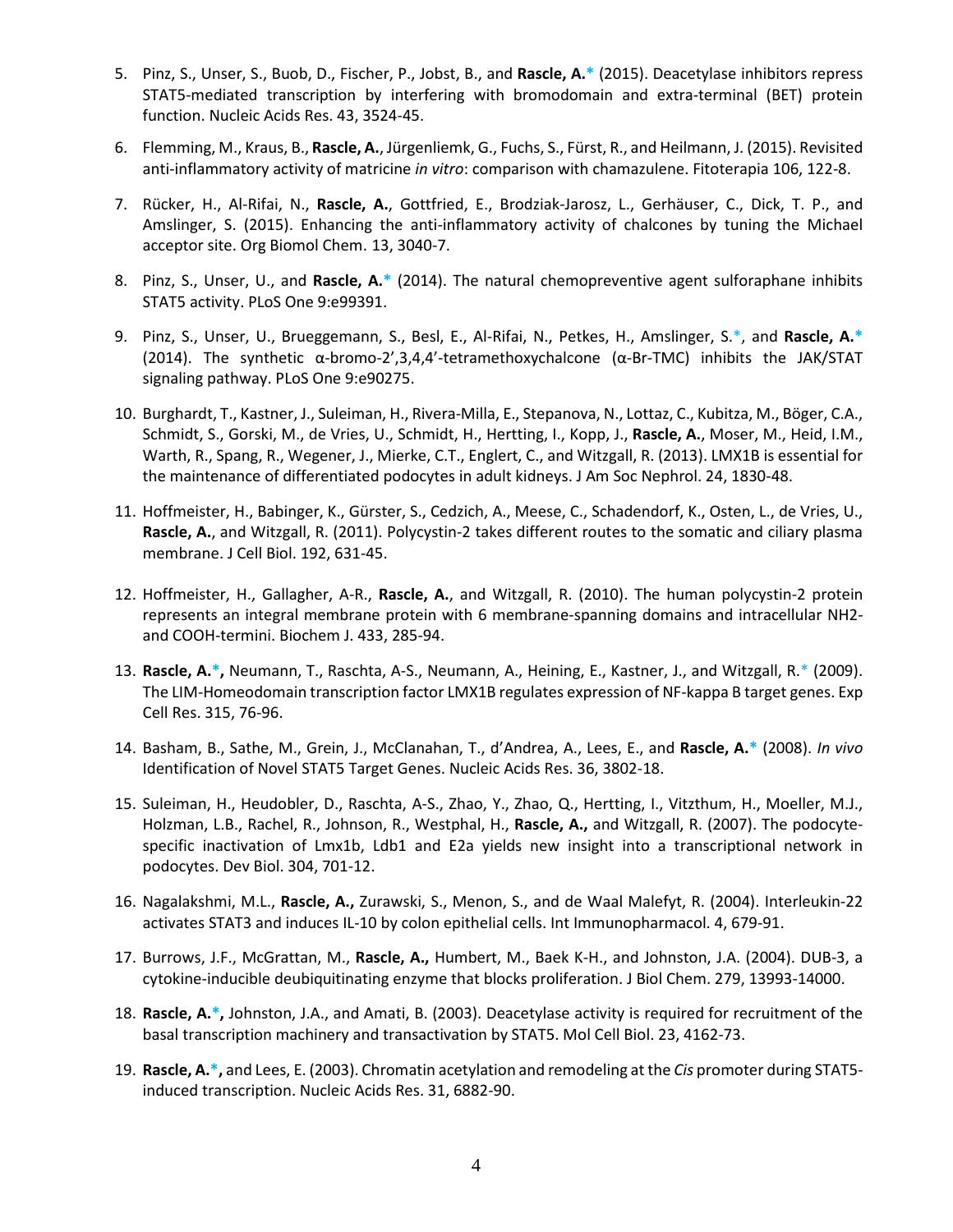- 20. **Rascle, A.\*,** Stowers R.S., Garza D., Lepesant J.A., and Hogness D.S. (2003). L63, the Drosophila PFTAIRE, interacts with two novel proteins unrelated to cyclins. Mech Dev. 120, 617-628.
- 21. Migone, T-S.**♣**, Humbert, M.**♣**, **Rascle, A.♣,** Sanden, D., D'Andrea, A., and Johnston, J.A. (2001). The deubiquitinating enzyme Dub-2 prolongs cytokine-induced STAT activation and suppresses apoptosis following cytokine withdrawal. Blood 98, 1935-41. **♣ equal contribution**
- 22. Stowers, R.S., Garza, D., **Rascle, A.,** and Hogness, D.S. (2000). The L63 gene is necessary for the ecdysoneinduced 63E late puff and encodes CDK proteins required for Drosophila development. Dev Biol. 221, 23- 40.
- 23. **Rascle, A**., Ferrand, N., Gandrillon, O., and Samarut, J. (1996). Myb-Ets fusion oncoprotein inhibits T3R/c-ErbA and RAR functions: a novel mechanism of action for leukemogenic transformation by E26 avian retrovirus. Mol Cell Biol. 16, 6338-51.
- 24. Wrutniak, C., Cassar-Malek, I., Marchal, S., **Rascle, A**., Heusser, S., Keller, J-M., Flechon, J., Dauça, M., Samarut, J., Ghysdael, J., and Cabello, G. (1995). A 43-kDa protein related to c-erbAα1 is located in the mitochondrial matrix of rat liver. J Biol Chem. 270, 16347-54.
- 25. **Rascle, A**., Ghysdael, J., and Samarut, J. (1994). c-ErbA, but not v-ErbA, interferes with a putative erythroid repressor for binding to the carbonic anhydrase II promoter. Oncogene 9, 2853-67.
- 26. Quélo, I., Kahlen, J-P., **Rascle, A**., Jurdic, P., and Carlberg, C. (1994). Identification and characterization of a vitamin D3 response element of chicken carbonic anhydrase-II. DNA Cell Biol. 13, 1181-7.

## **REVIEWS, BOOK CHAPTERS AND COMMENTARIES AS RESEARCHER (1993-2017)**

- 1. Pinz, S., and **Rascle, A.\*** (2017). Assessing HDAC function in the regulation of signal transducer and activator of transcription 5 (STAT5) activity using chromatin immunoprecipitation (ChIP). Meth Mol Biol. 1510:257-76.
- 2. Pinz, S., Unser, U., and **Rascle, A.\*** (2014). The natural chemopreventive agent sulforaphane inhibits STAT5 activity. PLOS ONE 9:e99391. Abstract featured in the "Key Drug Discovery" section of Global Medical Discovery [ISSN 1929-8536] (https://globalmedicaldiscovery.com/).
- 3. Blöchl, F., **Rascle, A.**, Kastner, J., Witzgall, R., Lang, E.W. and Theis, F.J. (2011). Are we to integrate previous information into microarray analyses? Interpretation of a LMX1B-knockout experiment. In Górriz JM, Lang EW & Ramirez J: Recent Adv. in Biomed. Signal Proc., Bentham Sci. Pubs, pp. 157-70.
- 4. **Rascle, A.\*,** et al. (2009). The LIM-Homeodomain transcription factor LMX1B regulates expression of NF-kappa B target genes. Exp Cell Res. 315, "Highlight" section (Commentary to article on pp. 76-96).
- 5. **Rascle, A.,** Suleiman, H., Neumann, T., and Witzgall, R. (2007). The role of transcription factors in podocytes. Nephron Exp Nephrol. 106, e60-e66.
- 6. **Rascle, A**., Gandrillon, O., Cabello, G., and Samarut, J. (1997). The v-erbA oncogene. In: Oncogenes as transcriptional regulators. Vol. 1: Retroviral Oncogenes. Ghysdael, J. and Yaniv, M. (eds). Birkhauser Publishing Ltd (Basel), pp. 119-65.
- 7. Gandrillon, O., **Rascle, A**., and Samarut, J. (1995). The v-erbA oncogene: a superb tool for dissecting the involvement of nuclear hormone receptors in differentiation and neoplasia. Int J Onc. 6, 215-31.
- 8. Melet, F., **Rascle, A**., Aubert, D., Legrand, C., Gandrillon, O., and Samarut, J. (1993). The v-erbA oncogene alters gene expression in erythroleukemic cells. In: Progress in Endocrinology. Mornex, R., Jaffiol, C. and Leclère, J. (eds). The Parthenon Publishing Group (New York), pp. 336-9.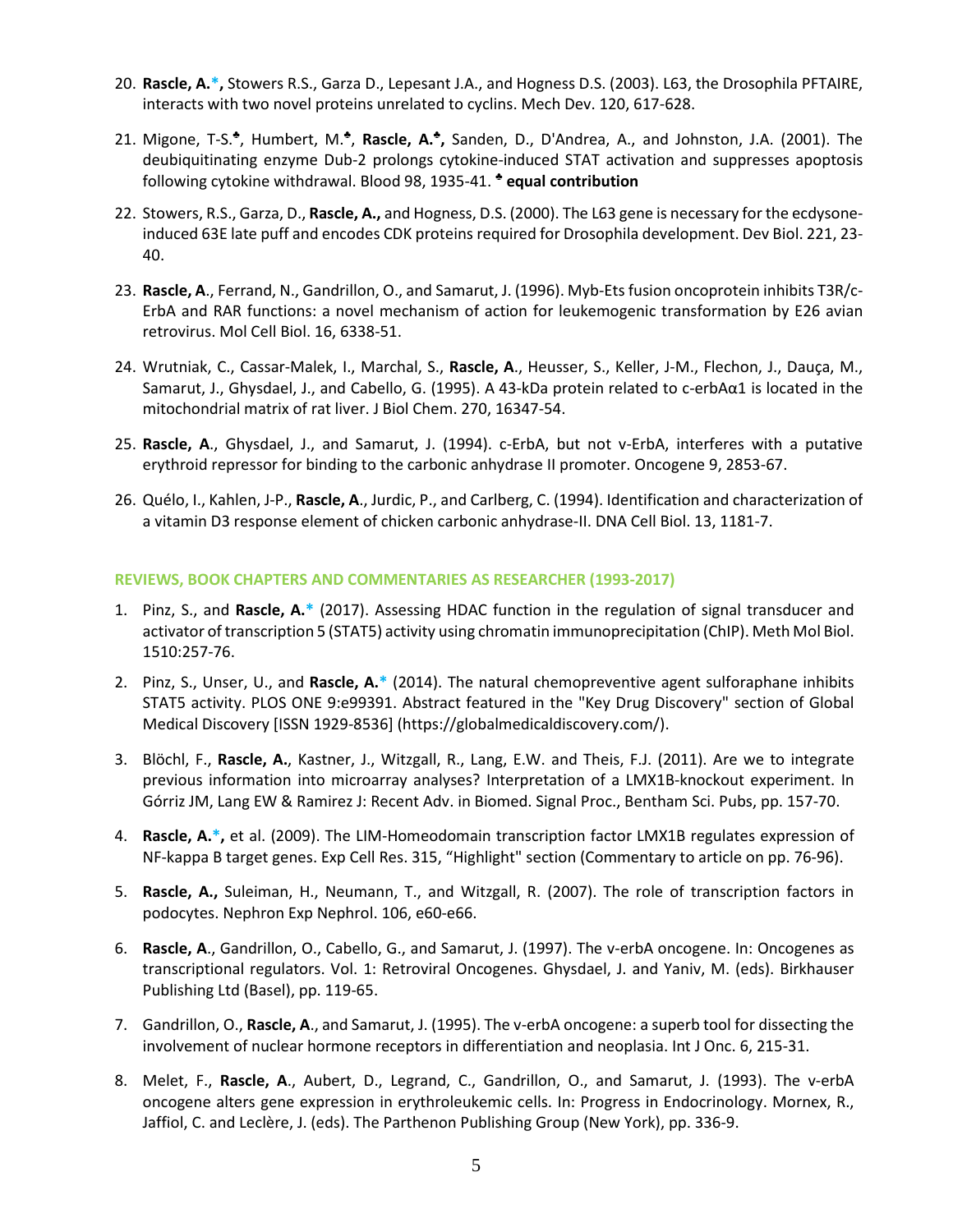#### **ADDITIONAL MEDICAL WRITING ACTIVITY: WRITING, EDITING AND/OR PROOFREADING (2017-2021)**

- 1. Somlor, S., Brossault, L., Grandadam, M. (2021). Evaluation of VIDAS diagnostic assay prototypes detecting dengue virus NS1 antigen and anti-dengue virus IgM and IgG antibodies. Diagnostics 11:1228.
- 2. Renard, N., Daniel, S., Cayet, N., Pecquet, M., Raymond, F., Pons, S., Lupo, J., Tourneur, C., Pretis, C., Gerez, G., Blasco, P., Combe, M., Canova, I., Lesénéchal, M., Berthier, F. (2021). Performance Characteristics of the Vidas SARS-CoV-2 IgM and IgG Serological Assays. J Clin Microbiol. 59:e02292-20.
- 3. Reuschel, E., Toelge, M., Entleutner, K., Deml, L., Seelbach-Goebel, B. (2019). Cytokine profiles of umbilical cord blood mononuclear cells upon in vitro stimulation with lipopolysaccharides of different vaginal gram-negative bacteria. PLoS One 14:e0222465.
- 4. Reuschel, E., Jilg, W., Seelbach-Goebel, B., Deml, L. (2019). Comparative purification and characterization of hepatitis B virus-like particles produced by recombinant vaccinia viruses in human hepatoma cells and human primary hepatocytes. PLoS One 14:e0212800.
- 5. **Rascle, A.**, Stanbury, T. (2018). Immuno-oncology: Harnessing our immune system to fight cancer. Special Issue on Vaccines and Immunotherapies, Medical Writing 27:11-17.
- 6. Peterhoff, D., Wagner, R. (2017). Guiding the long way to broad HIV neutralization. Curr Opin HIV AIDS. 2017 12:257-264.
- 7. Regulatory Medical Writing: Clinical Performance Study Report (*In Vitro* Diagnostic [IVD] Medical Device), AlloProtect CMV study (ClinicalTrials.gov registration identifier: NCT02156479), 2019.